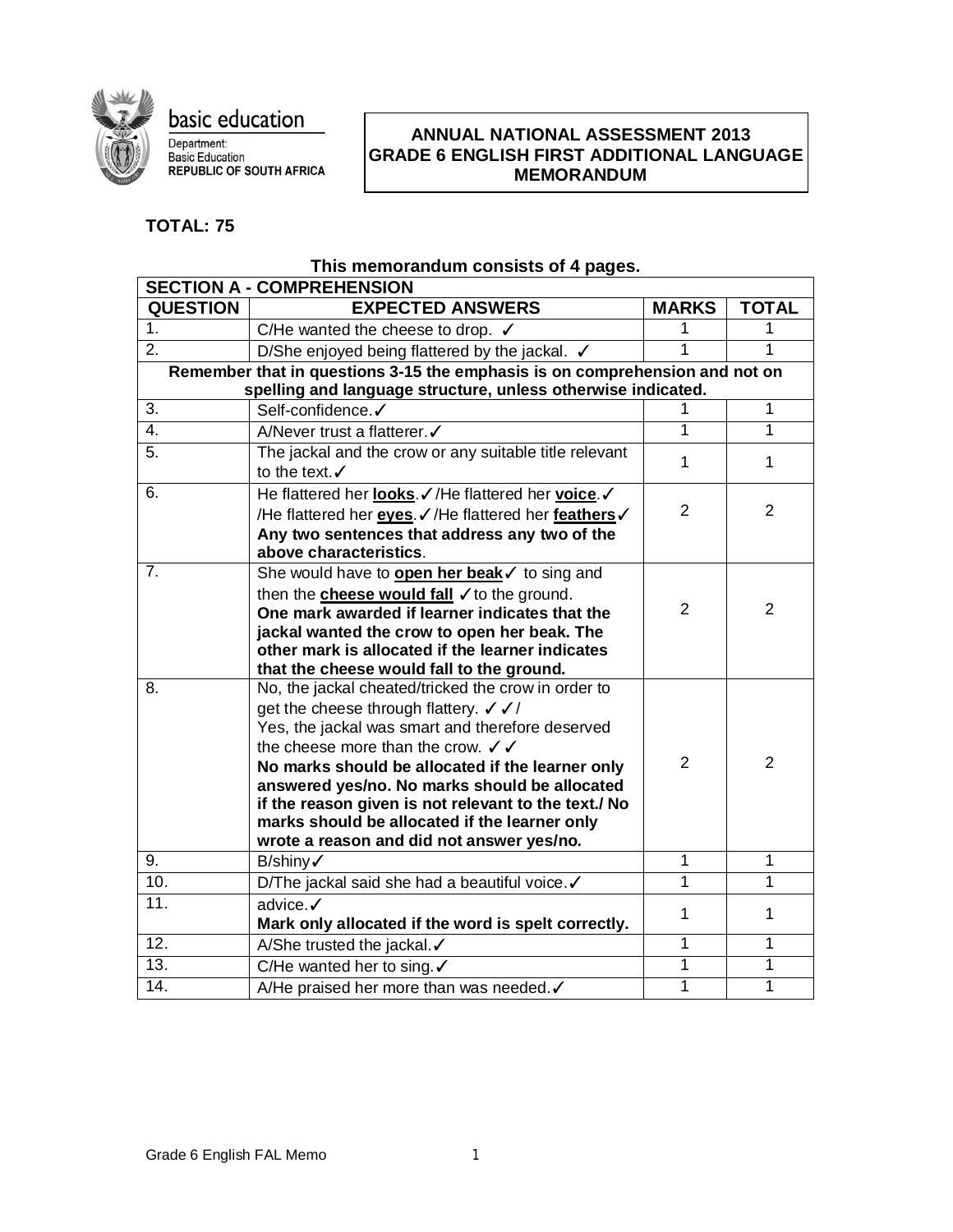| <b>SECTION A - COMPREHENSION</b> |                                                                                                                                                                                                                                                                                                                                              |              |       |  |
|----------------------------------|----------------------------------------------------------------------------------------------------------------------------------------------------------------------------------------------------------------------------------------------------------------------------------------------------------------------------------------------|--------------|-------|--|
| <b>QUESTION</b>                  | <b>EXPECTED ANSWERS</b>                                                                                                                                                                                                                                                                                                                      | <b>MARKS</b> | TOTAL |  |
| 15.                              | No, the jackal wanted to cover his head with his<br>paws to stop the horrible sound from entering his<br>ears. $\checkmark$<br>This is the only acceptable answer. No marks<br>should be allocated if the learner only answered<br>yes/no./ No marks should be allocated if the<br>learner only wrote a reason and did not answer<br>yes/no. | 2            | 2     |  |
| <b>TOTAL SECTION A: 19</b>       |                                                                                                                                                                                                                                                                                                                                              |              |       |  |

| 16.<br>$\mathbf{1}$<br>1<br>Ignore spelling<br>Visiting their friends.√<br>errors.<br>$\overline{17}$ .<br>$\overline{2}$<br>$\overline{2}$<br>Play sports√ and read.√<br>$\overline{18}$ .<br>$\overline{1}$<br>$\mathbf{1}$<br>Computers /<br>$\overline{1}$<br>$\overline{1}$<br>19.<br>After school activities√<br>20.<br>The correct answer is:<br>The crow and the jackal loved cheese. $\checkmark$<br>The following answer can be awarded one mark.<br>$\overline{2}$<br>$\overline{2}$<br>The crow loved cheese and the jackal loved cheese.<br>$\checkmark$<br>$\overline{1}$<br>$\overline{21}$<br>$\overline{1}$<br>Yesterday the jackal <b>tricked</b> the crow. V<br>$\overline{22}$ .<br>$\overline{1}$<br>$\overline{1}$<br>Crows√<br>23.1<br>$\overline{2}$<br>$\underline{W}^{\prime}$ hy is the crow special? Punctuation: Capital W<br>and question mark.<br>$\underline{\mathbf{T}}^{\prime}$ he crow loved cheese, $^{\prime}$ chocolate and seed.<br>23.2<br>5.<br>3<br>Punctuation: Capital T, comma and full-stop.<br>24.1<br>1<br>1<br>in√<br>24.2<br>1<br>$\mathbf{1}$<br>on to√<br>$\overline{2}$<br>25.<br>$\overline{2}$<br>opened√ found√<br>$\overline{26}$ .<br>pretty/lovely/stunning/handsome/attractive/<br>gorgeous/√ Any one of the above or any suitable<br>$\mathbf{1}$<br>1<br>synonym. If the learner writes more than one<br>answer, only mark the first answer given. All<br>subsequent given answers should be ignored.<br>27.1<br>1<br>brighter√<br>$\overline{2}$<br>27.2<br>$\overline{1}$<br>fastest√<br>28.<br>He hurt his <b>back</b> in the accident. $\checkmark$<br>The dog came back after three days. $\checkmark$<br>Any two sentences that clearly show the<br>$\overline{2}$<br>$\overline{2}$<br>difference in the meaning of the word 'back'.<br>(Spelling to be taken into consideration when<br>allocating marks).<br>$\overline{1}$<br>$\overline{1}$<br>29.1<br>does√<br>$\overline{1}$<br>29.2<br>$\mathbf{1}$<br>was√<br>1<br>30.1<br>father√<br>$\overline{2}$ |                  | <b>SECTION B - LANGUAGE</b> |  |   |  |
|------------------------------------------------------------------------------------------------------------------------------------------------------------------------------------------------------------------------------------------------------------------------------------------------------------------------------------------------------------------------------------------------------------------------------------------------------------------------------------------------------------------------------------------------------------------------------------------------------------------------------------------------------------------------------------------------------------------------------------------------------------------------------------------------------------------------------------------------------------------------------------------------------------------------------------------------------------------------------------------------------------------------------------------------------------------------------------------------------------------------------------------------------------------------------------------------------------------------------------------------------------------------------------------------------------------------------------------------------------------------------------------------------------------------------------------------------------------------------------------------------------------------------------------------------------------------------------------------------------------------------------------------------------------------------------------------------------------------------------------------------------------------------------------------------------------------------------------------------------------------------------------------------------------------------------------------------------------------------------------------------------------------------------|------------------|-----------------------------|--|---|--|
|                                                                                                                                                                                                                                                                                                                                                                                                                                                                                                                                                                                                                                                                                                                                                                                                                                                                                                                                                                                                                                                                                                                                                                                                                                                                                                                                                                                                                                                                                                                                                                                                                                                                                                                                                                                                                                                                                                                                                                                                                                    |                  |                             |  |   |  |
|                                                                                                                                                                                                                                                                                                                                                                                                                                                                                                                                                                                                                                                                                                                                                                                                                                                                                                                                                                                                                                                                                                                                                                                                                                                                                                                                                                                                                                                                                                                                                                                                                                                                                                                                                                                                                                                                                                                                                                                                                                    |                  |                             |  |   |  |
|                                                                                                                                                                                                                                                                                                                                                                                                                                                                                                                                                                                                                                                                                                                                                                                                                                                                                                                                                                                                                                                                                                                                                                                                                                                                                                                                                                                                                                                                                                                                                                                                                                                                                                                                                                                                                                                                                                                                                                                                                                    |                  |                             |  |   |  |
|                                                                                                                                                                                                                                                                                                                                                                                                                                                                                                                                                                                                                                                                                                                                                                                                                                                                                                                                                                                                                                                                                                                                                                                                                                                                                                                                                                                                                                                                                                                                                                                                                                                                                                                                                                                                                                                                                                                                                                                                                                    |                  |                             |  |   |  |
|                                                                                                                                                                                                                                                                                                                                                                                                                                                                                                                                                                                                                                                                                                                                                                                                                                                                                                                                                                                                                                                                                                                                                                                                                                                                                                                                                                                                                                                                                                                                                                                                                                                                                                                                                                                                                                                                                                                                                                                                                                    |                  |                             |  |   |  |
|                                                                                                                                                                                                                                                                                                                                                                                                                                                                                                                                                                                                                                                                                                                                                                                                                                                                                                                                                                                                                                                                                                                                                                                                                                                                                                                                                                                                                                                                                                                                                                                                                                                                                                                                                                                                                                                                                                                                                                                                                                    |                  |                             |  |   |  |
|                                                                                                                                                                                                                                                                                                                                                                                                                                                                                                                                                                                                                                                                                                                                                                                                                                                                                                                                                                                                                                                                                                                                                                                                                                                                                                                                                                                                                                                                                                                                                                                                                                                                                                                                                                                                                                                                                                                                                                                                                                    |                  |                             |  |   |  |
|                                                                                                                                                                                                                                                                                                                                                                                                                                                                                                                                                                                                                                                                                                                                                                                                                                                                                                                                                                                                                                                                                                                                                                                                                                                                                                                                                                                                                                                                                                                                                                                                                                                                                                                                                                                                                                                                                                                                                                                                                                    |                  |                             |  |   |  |
|                                                                                                                                                                                                                                                                                                                                                                                                                                                                                                                                                                                                                                                                                                                                                                                                                                                                                                                                                                                                                                                                                                                                                                                                                                                                                                                                                                                                                                                                                                                                                                                                                                                                                                                                                                                                                                                                                                                                                                                                                                    |                  |                             |  |   |  |
|                                                                                                                                                                                                                                                                                                                                                                                                                                                                                                                                                                                                                                                                                                                                                                                                                                                                                                                                                                                                                                                                                                                                                                                                                                                                                                                                                                                                                                                                                                                                                                                                                                                                                                                                                                                                                                                                                                                                                                                                                                    |                  |                             |  |   |  |
|                                                                                                                                                                                                                                                                                                                                                                                                                                                                                                                                                                                                                                                                                                                                                                                                                                                                                                                                                                                                                                                                                                                                                                                                                                                                                                                                                                                                                                                                                                                                                                                                                                                                                                                                                                                                                                                                                                                                                                                                                                    |                  |                             |  |   |  |
|                                                                                                                                                                                                                                                                                                                                                                                                                                                                                                                                                                                                                                                                                                                                                                                                                                                                                                                                                                                                                                                                                                                                                                                                                                                                                                                                                                                                                                                                                                                                                                                                                                                                                                                                                                                                                                                                                                                                                                                                                                    |                  |                             |  |   |  |
|                                                                                                                                                                                                                                                                                                                                                                                                                                                                                                                                                                                                                                                                                                                                                                                                                                                                                                                                                                                                                                                                                                                                                                                                                                                                                                                                                                                                                                                                                                                                                                                                                                                                                                                                                                                                                                                                                                                                                                                                                                    |                  |                             |  |   |  |
|                                                                                                                                                                                                                                                                                                                                                                                                                                                                                                                                                                                                                                                                                                                                                                                                                                                                                                                                                                                                                                                                                                                                                                                                                                                                                                                                                                                                                                                                                                                                                                                                                                                                                                                                                                                                                                                                                                                                                                                                                                    |                  |                             |  |   |  |
|                                                                                                                                                                                                                                                                                                                                                                                                                                                                                                                                                                                                                                                                                                                                                                                                                                                                                                                                                                                                                                                                                                                                                                                                                                                                                                                                                                                                                                                                                                                                                                                                                                                                                                                                                                                                                                                                                                                                                                                                                                    |                  |                             |  |   |  |
|                                                                                                                                                                                                                                                                                                                                                                                                                                                                                                                                                                                                                                                                                                                                                                                                                                                                                                                                                                                                                                                                                                                                                                                                                                                                                                                                                                                                                                                                                                                                                                                                                                                                                                                                                                                                                                                                                                                                                                                                                                    |                  |                             |  |   |  |
|                                                                                                                                                                                                                                                                                                                                                                                                                                                                                                                                                                                                                                                                                                                                                                                                                                                                                                                                                                                                                                                                                                                                                                                                                                                                                                                                                                                                                                                                                                                                                                                                                                                                                                                                                                                                                                                                                                                                                                                                                                    |                  |                             |  |   |  |
|                                                                                                                                                                                                                                                                                                                                                                                                                                                                                                                                                                                                                                                                                                                                                                                                                                                                                                                                                                                                                                                                                                                                                                                                                                                                                                                                                                                                                                                                                                                                                                                                                                                                                                                                                                                                                                                                                                                                                                                                                                    |                  |                             |  |   |  |
|                                                                                                                                                                                                                                                                                                                                                                                                                                                                                                                                                                                                                                                                                                                                                                                                                                                                                                                                                                                                                                                                                                                                                                                                                                                                                                                                                                                                                                                                                                                                                                                                                                                                                                                                                                                                                                                                                                                                                                                                                                    |                  |                             |  |   |  |
|                                                                                                                                                                                                                                                                                                                                                                                                                                                                                                                                                                                                                                                                                                                                                                                                                                                                                                                                                                                                                                                                                                                                                                                                                                                                                                                                                                                                                                                                                                                                                                                                                                                                                                                                                                                                                                                                                                                                                                                                                                    |                  |                             |  |   |  |
|                                                                                                                                                                                                                                                                                                                                                                                                                                                                                                                                                                                                                                                                                                                                                                                                                                                                                                                                                                                                                                                                                                                                                                                                                                                                                                                                                                                                                                                                                                                                                                                                                                                                                                                                                                                                                                                                                                                                                                                                                                    |                  |                             |  |   |  |
|                                                                                                                                                                                                                                                                                                                                                                                                                                                                                                                                                                                                                                                                                                                                                                                                                                                                                                                                                                                                                                                                                                                                                                                                                                                                                                                                                                                                                                                                                                                                                                                                                                                                                                                                                                                                                                                                                                                                                                                                                                    |                  |                             |  |   |  |
|                                                                                                                                                                                                                                                                                                                                                                                                                                                                                                                                                                                                                                                                                                                                                                                                                                                                                                                                                                                                                                                                                                                                                                                                                                                                                                                                                                                                                                                                                                                                                                                                                                                                                                                                                                                                                                                                                                                                                                                                                                    |                  |                             |  |   |  |
|                                                                                                                                                                                                                                                                                                                                                                                                                                                                                                                                                                                                                                                                                                                                                                                                                                                                                                                                                                                                                                                                                                                                                                                                                                                                                                                                                                                                                                                                                                                                                                                                                                                                                                                                                                                                                                                                                                                                                                                                                                    |                  |                             |  |   |  |
|                                                                                                                                                                                                                                                                                                                                                                                                                                                                                                                                                                                                                                                                                                                                                                                                                                                                                                                                                                                                                                                                                                                                                                                                                                                                                                                                                                                                                                                                                                                                                                                                                                                                                                                                                                                                                                                                                                                                                                                                                                    |                  |                             |  |   |  |
|                                                                                                                                                                                                                                                                                                                                                                                                                                                                                                                                                                                                                                                                                                                                                                                                                                                                                                                                                                                                                                                                                                                                                                                                                                                                                                                                                                                                                                                                                                                                                                                                                                                                                                                                                                                                                                                                                                                                                                                                                                    |                  |                             |  |   |  |
|                                                                                                                                                                                                                                                                                                                                                                                                                                                                                                                                                                                                                                                                                                                                                                                                                                                                                                                                                                                                                                                                                                                                                                                                                                                                                                                                                                                                                                                                                                                                                                                                                                                                                                                                                                                                                                                                                                                                                                                                                                    |                  |                             |  |   |  |
|                                                                                                                                                                                                                                                                                                                                                                                                                                                                                                                                                                                                                                                                                                                                                                                                                                                                                                                                                                                                                                                                                                                                                                                                                                                                                                                                                                                                                                                                                                                                                                                                                                                                                                                                                                                                                                                                                                                                                                                                                                    |                  |                             |  |   |  |
|                                                                                                                                                                                                                                                                                                                                                                                                                                                                                                                                                                                                                                                                                                                                                                                                                                                                                                                                                                                                                                                                                                                                                                                                                                                                                                                                                                                                                                                                                                                                                                                                                                                                                                                                                                                                                                                                                                                                                                                                                                    |                  |                             |  |   |  |
|                                                                                                                                                                                                                                                                                                                                                                                                                                                                                                                                                                                                                                                                                                                                                                                                                                                                                                                                                                                                                                                                                                                                                                                                                                                                                                                                                                                                                                                                                                                                                                                                                                                                                                                                                                                                                                                                                                                                                                                                                                    |                  |                             |  |   |  |
|                                                                                                                                                                                                                                                                                                                                                                                                                                                                                                                                                                                                                                                                                                                                                                                                                                                                                                                                                                                                                                                                                                                                                                                                                                                                                                                                                                                                                                                                                                                                                                                                                                                                                                                                                                                                                                                                                                                                                                                                                                    |                  |                             |  |   |  |
|                                                                                                                                                                                                                                                                                                                                                                                                                                                                                                                                                                                                                                                                                                                                                                                                                                                                                                                                                                                                                                                                                                                                                                                                                                                                                                                                                                                                                                                                                                                                                                                                                                                                                                                                                                                                                                                                                                                                                                                                                                    |                  |                             |  |   |  |
|                                                                                                                                                                                                                                                                                                                                                                                                                                                                                                                                                                                                                                                                                                                                                                                                                                                                                                                                                                                                                                                                                                                                                                                                                                                                                                                                                                                                                                                                                                                                                                                                                                                                                                                                                                                                                                                                                                                                                                                                                                    |                  |                             |  |   |  |
|                                                                                                                                                                                                                                                                                                                                                                                                                                                                                                                                                                                                                                                                                                                                                                                                                                                                                                                                                                                                                                                                                                                                                                                                                                                                                                                                                                                                                                                                                                                                                                                                                                                                                                                                                                                                                                                                                                                                                                                                                                    | $30\overline{2}$ | lioness√                    |  | 1 |  |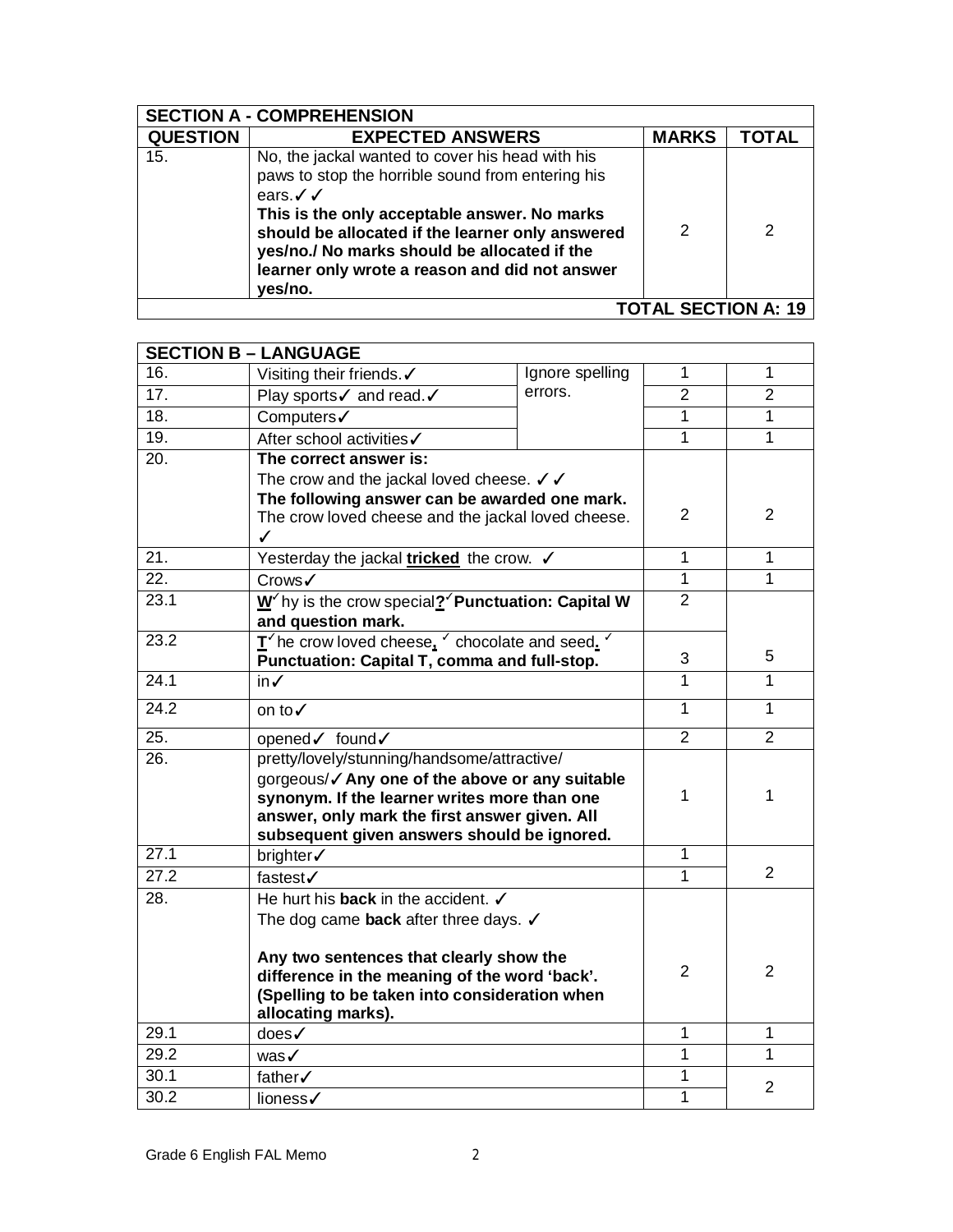| 31.1 | landed /                                      |  |   |                |
|------|-----------------------------------------------|--|---|----------------|
| 31.2 | sing√                                         |  |   | $\overline{2}$ |
| 32.  | ling <sub>1</sub>                             |  |   |                |
| 33.  | crow's√                                       |  |   |                |
| 34.  | un-√                                          |  |   |                |
| 35.  | look√                                         |  |   |                |
| 36.1 | mine <sub>v</sub>                             |  |   |                |
| 36.2 | theirs√                                       |  |   | 2              |
| 37.  | Summary<br><b>Refer to marking guidelines</b> |  | 6 | 6              |
|      | <b>TOTAL SECTION B: 41</b>                    |  |   |                |

| <b>SECTION C - WRITING</b> |                            |  |    |    |  |
|----------------------------|----------------------------|--|----|----|--|
| -38                        | Writing a letter           |  | 15 | 15 |  |
|                            | Refer to rubric            |  |    |    |  |
|                            | <b>TOTAL SECTION C: 15</b> |  |    |    |  |

#### **GRAND TOTAL: 75**

### **Marking guidelines for Question 37 (Summary)**

Use the following main points as a guideline. The main points may be in any sequence. Learners should include any **six** of these points in their summary:

- $\triangleright$  They sing to find one another.
- $\triangleright$  They warn others to stay away from their homes.
- $\triangleright$  They sing to talk.
- $\triangleright$  They show where they live.
- $\triangleright$  They sing to find a mate.
- $\triangleright$  They warn one another of danger.
- $\triangleright$  They sing when they are happy.

#### **Marking the summary**

The summary must be marked as follows:

#### **Mark Allocation**

6 marks for 6 sentences (1 mark per main point). **Ignore spelling errors**

Grade 6 English FAL Memo
3